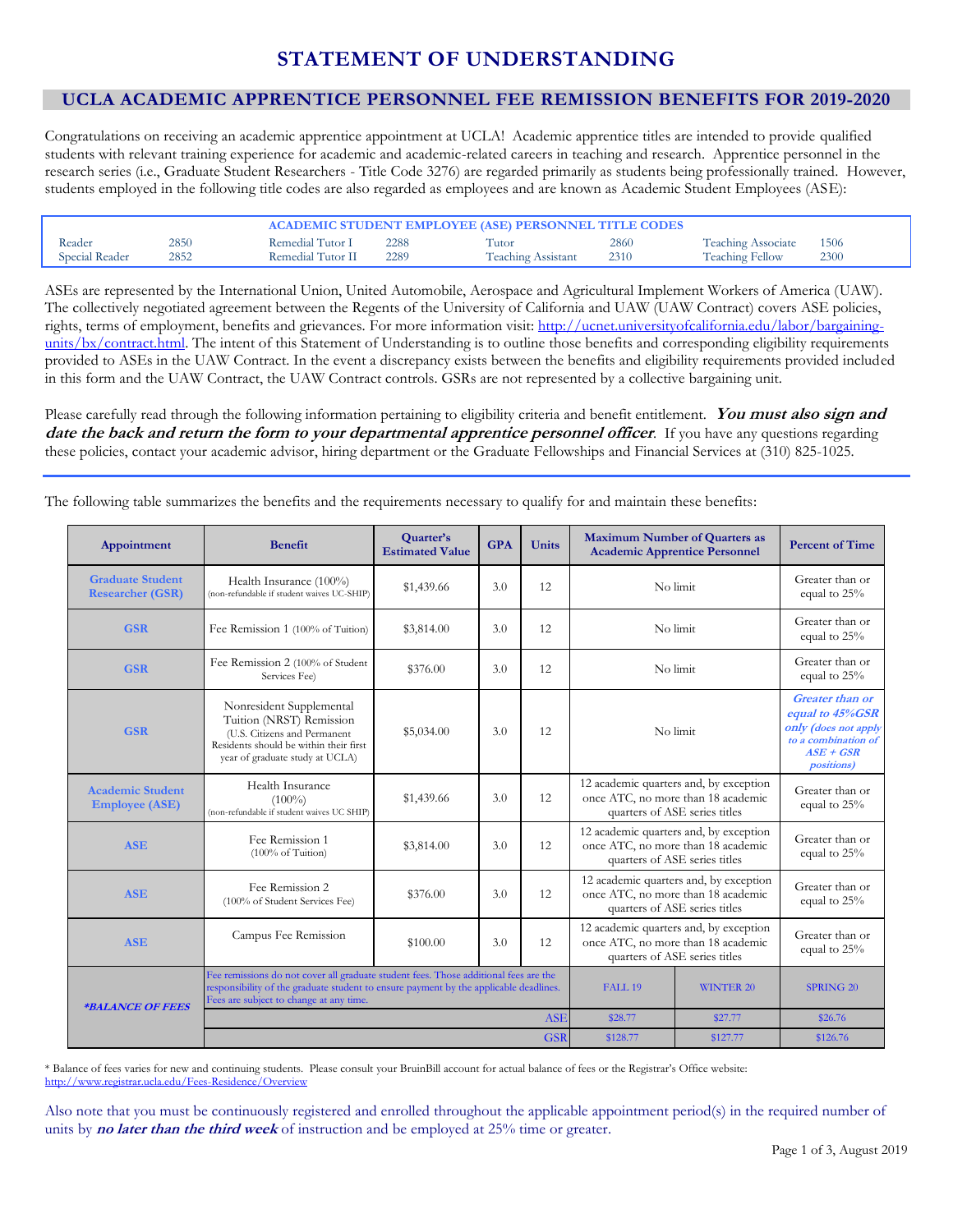It is important to understand the above not only to maintain those benefits initially provided to you, but also to ensure that you receive the full benefits associated with your total academic apprentice appointment with the university. The percentage of time accumulates in the instance where you have more than one qualifying apprentice appointment. Even if each appointment is less than 25%, you become eligible for some or all of the remissions if two or more such apprentice appointments accumulate to 25% or more. If this is the case, you must speak with your departmental administrator to ensure that a remission roster is processed.

Should you fail to meet and/or maintain these requirements, you will be billed for all remissions issued to you for that quarter for which you are ineligible. Failure to complete assigned duties for an extended period of time may be deemed abandonment of the position and may result in termination of the apprentice position, denial of re-employment and/or other appropriate sanctions.

# **SUBSTITUTE TEACHING WORK**

Substitute teaching work performed by an ASE is compensable when coordinated and approved in advance by the hiring unit. The work may include but not limited to preparation time, classroom time, grading, and office hours. The department's human resources coordinator should ensure that the ASE is appropriately compensated. For any questions related to additional compensation for substitute work, please contact the hiring unit human resources coordinator.

# **TEST OF ORAL PROFICIENCY EXAMINATION (TOP)**

International graduate students, including permanent residents, whose native language is not English, are required to take a campusadministered Test of Oral Proficiency examination (TOP) and pass it at 7.1 or above in order to be eligible for a teaching assistantship at UCLA. Please visit:<https://www.teaching.ucla.edu/top> for more information on registration, exam details, preparation and scoring.

# **HEALTH INSURANCE**

#### **WAIVING**

If you decide to waive your health insurance and submit a UC SHIP (University of California Student Health Insurance Plan) waiver for the term, and subsequently become eligible for the university health insurance remission, you will not be eligible to enroll in UC SHIP until the next term. Your UC SHIP waiver cannot be reversed for the term. There are no exceptions, and there is no appeal process, for waiving out of UC SHIP after your registration fees have been paid for the term. Please also note that a waiver of UC SHIP does not result in a refund back to you if you're enrolled in another insurance plan, directly pay or receive funding.

#### **COVERAGE FOR STUDENTS ON FEE PENDING (FP) STATUS**

Students on Fees Pending (FP) status have access to and may avail themselves of all services offered at Ashe, included but not limited to primary care visits, in-house specialty, x-rays, lab services, and prescriptions. Further, students with FP status have access to medical care at Ashe without the concern of incurring out-of-pocket costs at the time of visit. Students in need of health services can make appointments by phone (310-825-4073, Option 1) or in person (on the 1st floor of the Ashe building). For any questions related to health care services at Ashe associated with having FP status, please call the Insurance Office at 310-825-4073, Option 4.

# **ADVANCE LOANS**

Academic Student Employees and Graduate Student Researchers are eligible to receive an interest-free advance on their student funding. Applications for these loans must be submitted within the following periods:

| <b>Fall 2019</b> | September 11, 2019 – October 2, 2019 |
|------------------|--------------------------------------|
| Winter 2020      | December 2, 2019 – December 16, 2019 |
| Spring 2020      | March 9, 2020 – March 30, 2020       |

The loan will be paid back through equal payroll deductions taken from the second and third paychecks of the quarter for monthly paid employees while the first deduction is taken from the first paycheck of the first month and the second deduction taken from the first paycheck of the second month for bi-weekly paid employees.

#### **FEE DEFERRALS**

All academic apprentice personnel are eligible to receive a fee deferral for registration fees assessed during the quarter in which they serve as an academic apprentice. You are responsible for ensuring that these fees are paid by the payback deadline. In general, the deferred payment deadline is two months after the standard quarterly due date. If your fees are not paid by this date, you will be liable for an additional \$50 late charge. Please contact your departmental administrator to request a fee deferral. Fee deferrals cannot be reversed and if you decide not to enroll after a fee deferral has been posted, you are still liable to pay registration fees.